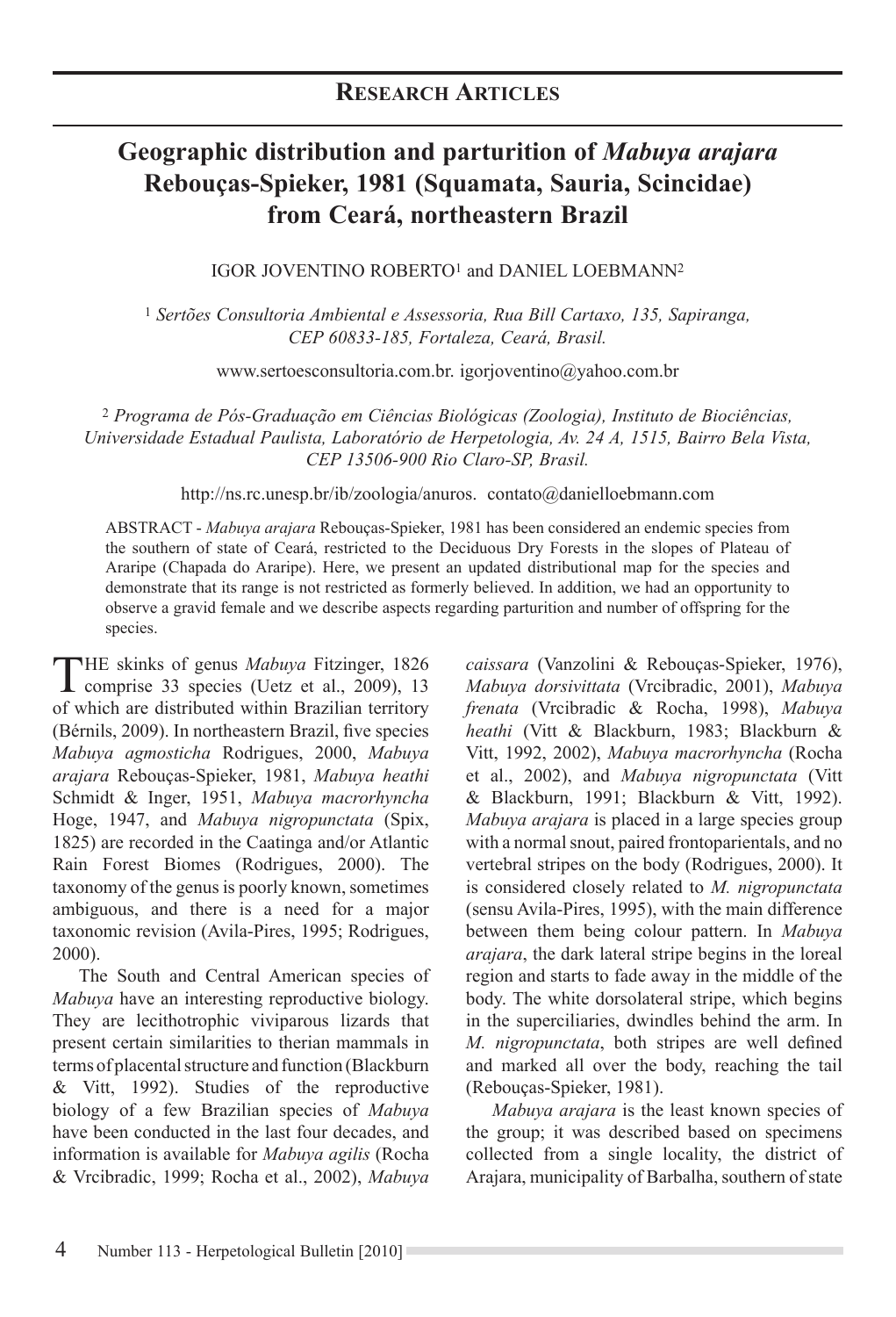of Ceará. No ecological data or new distributional records are known for the species and it is considered endemic to the locality. Therefore, in order to cover gaps in information we present an updated distribution map for *Mabuya arajara*, and describe the parturition process and offspring size for the first time

### **METHODS AND MATERIALS**

During October 2005 and May 2009, we carried out field trips in several localities in the state of Ceará in order to find new records of occurrence for *M. arajara*. Specimens were obtained through<br>time constrained searches (Campbell & time constrained searches (Campbell & Christman, 1982) and opportunistic encounters. Effort was concentrated on mountainous areas (120-950 m ASL) as there is no indication that this species occurs in open areas from lowlands. To create a distribution map for M. arajara we compiled our data with that available in literature. The map was constructed using the DIVA -GIS software (www.diva-gis.org) (Hijmans et al., 2002). In order to find possible relationships between the occurrences of the species and altitude. we incorporated an altitudinal layer of 2.5 miles  $(ca. 5 km)$  of spatial resolution in the final map. For each specimen we recorded data on type of substrate, typography, geographical coordinates and altitude. Geographical coordinates and altitude were obtained with a portable GPS Garmin Etrex Legend ®.

Parturition events were observed from a pregnant female found during a field trip. The specimen was kept in a terrarium covered with a layer of sediment and leaf litter to simulate natural conditions. The air temperature was not controlled. The female was fed with crickets and mealworms, and monitored daily until the newborns' birth. Body measurements of the pregnant female and her neonates were taken with the aid of a digital caliper (scale graduation  $= 0.01$  mm), and body weight was obtained with a digital balance (scale graduation =  $0.01$  g).

Collecting permits were authorized by Instituto Brasileiro do Meio Ambiente e dos Recursos Naturais Renováveis (IBAMA) (Processes 16381-1 and 17400-2). Voucher specimens were deposited in Universidade Federal de Brasília Herpetological

collection (CHUNB 57367, 57370), Brasília, Distrito Federal, Brazil: Universidade de Campinas Natural History Museum (ZUEC 3407), Campinas, São Paulo, Brazil.

## **RESULTS AND DISCUSSION**

#### **Geographic Distribution**

Several expeditions were conducted in the main mountainous areas of Ceará state. The new records of occurrence for *M. arajara* were exclusively located in the northwestern and southern parts of Ceará state (Fig. 1). Descriptions for each area and for *M. arajara* records are given below. Four specimens of M. *arajara* were recorded in the Ubajara's National Park located at the municipality of Ubajara (03°49'50"S; 40°53'16"W; 390 m ASL): an adult gravid female  $(SVL = 91.89$ mm; tail length =  $123.72$  mm) on 25 October 2008, kept in a terrarium to observe parturition aspects described in this study, and three adult specimens between November and December 2008. Two main habitat types were observed in this area. The first one is the Sub-evergreen Tropical Nebular Rainforest, a relictual wet forest with a canopy more than 20 m high, extending about 150 km in length, between 400 and 950 m wide, covering the eastern and northern regions of Plateau of Ibiapaba (Planalto da Ibiapaba). The second is the Deciduous Dry Forest, a forest located at low altitudes (120-450 m), exhibiting trees up to 20 m high with straight trunks and an understorey composed of small trees and short-lived bushes. All individuals were found foraging in the leaf litter in the areas of the Deciduous Dry Forest.

Two other specimens of *Mabuya arajara* were collected on 2 December 2005 in an expedition to Ubatuba hills (Serra da Ubatuba), municipality of Granja, state of Ceará (03°18'04"S; 41°08'37"W;  $645$  m ASL). The vegetation of the area is characterized by Deciduous Dry Forest on the slopes, with gallery forest and savannah vegetation  $(cerrado)$  in the rocky outcrops of the plateau. Individuals were found basking on the leaf litter of the Deciduous Dry Forest.

Two new distributional records were obtained in the slopes of Plateau of Araripe (Chapada do Araripe). Individuals of *Mabuya arajara* were observed in the leaf litter at the border of the Sub-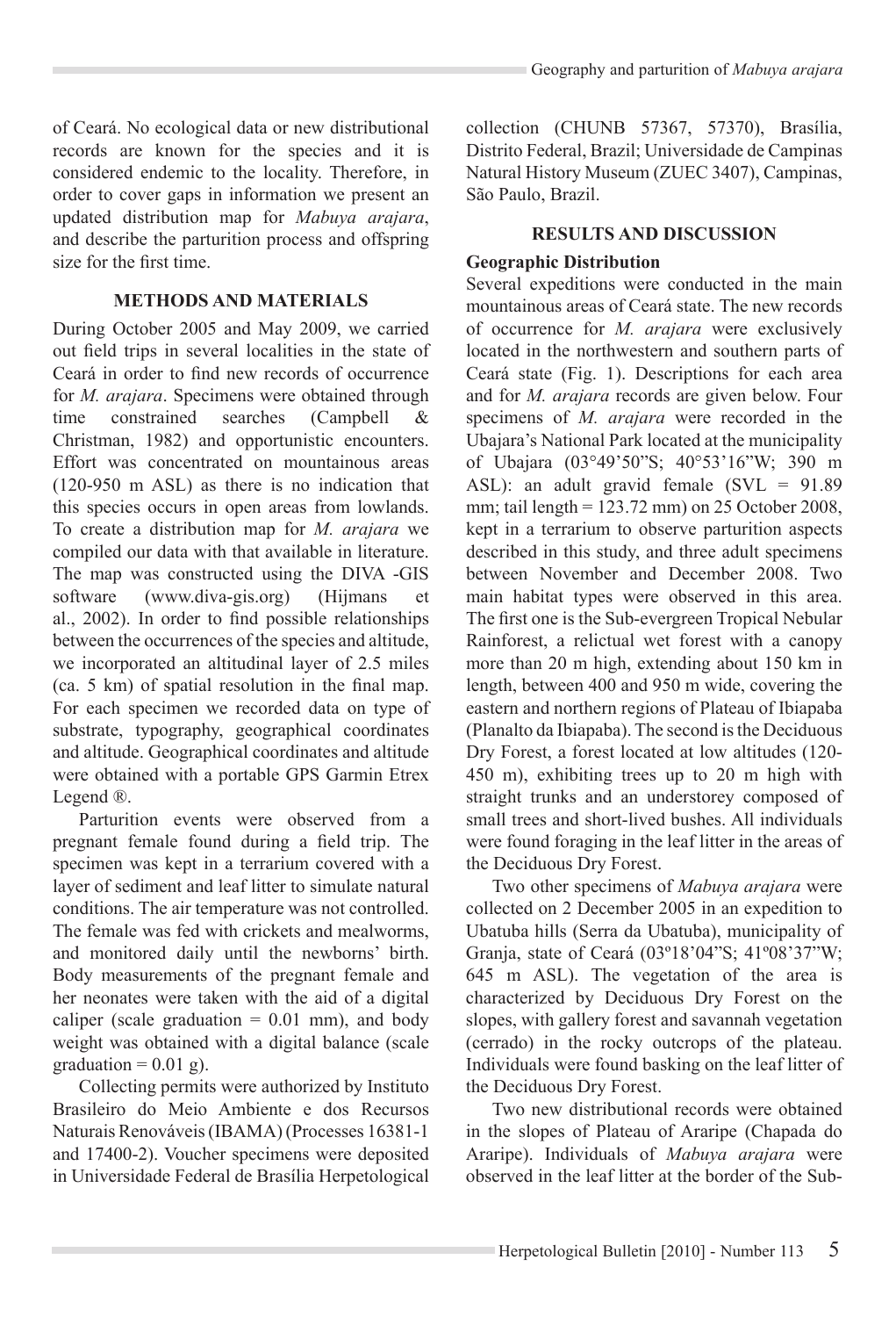

Figure 1. Current knowledge of *Mabuya arajara* range (altitudinal and geographical).

evergreen Tropical Nebular Rainforest near a stream in the locality of Granjeiro, municipality of Crato (07°16'50"S; 39°26'19"W; 708 m ASL), and in the municipality of Missão Velha in the locality of Arajara Park (07°36'17"S; 39°24'43"W; 751 m ASL). The specimens were found in the border of the relictual forest, in leaf litter and under fallen logs.

*Mabuya arajara* has been considered to be endemic to a very restricted distribution in the Plateau of Araripe mountain, municipality of Barbalha (Rebouças-Spieker, 1981; Borges-Nojosa & Caramaschi, 2003; Ribeiro et al., 2008). Borges-Nojosa & Cascon (2005) mentioned the presence of a similar species (Mabuya sp. [aff. *arajara*]) outside its known range, in the municipality of Crateús, in a Deciduous Dry Forest of the Almas

hills complex (complexo Serra das Almas)  $(05^{\circ}16'04"$ S:  $40^{\circ}54'13"$ W: 681 m ASL). However, based on the photograph of the individual from Almas hills (see Borges-Nojosa & Cascon [2005], p. 242), which clearly shows the typical coloration pattern of *M. arajara*, and, based on our records of lower latitudes, we can confirm the presence of the species in the area.

Therefore, considering the species presence confirmed for Almas hills and the new records for Ibiapaba Plateau complex (municipalities of Ubajara and Granja) we demonstrate *Mabuya arajara* is not endemic to Araripe Plateau. In addition, we believe the species has a high probability of occurring in the neighbouring states of Piauí and Pernambuco considering the current knowledge of its range (altitudinal and geographical) (Fig. 1).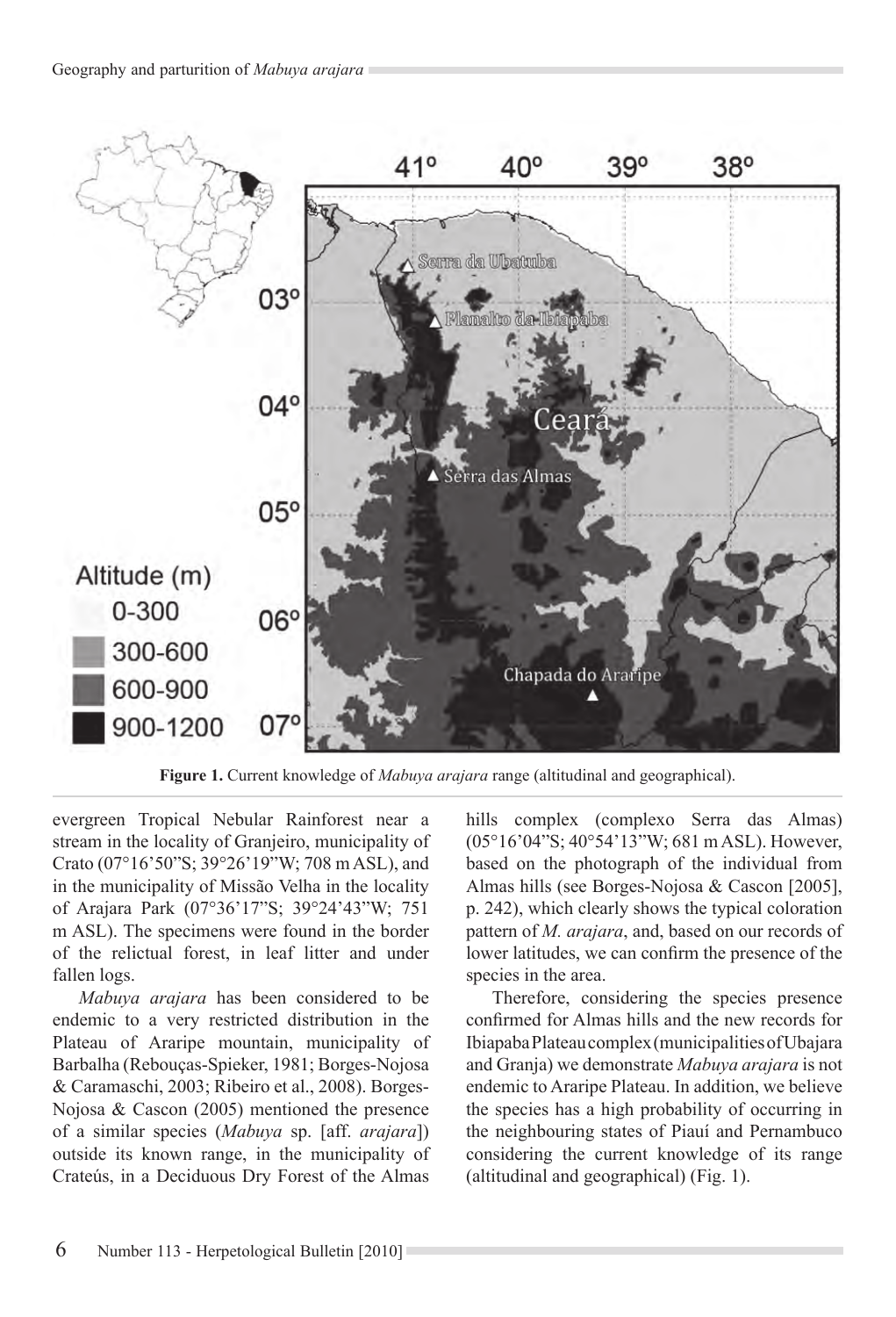The *Mabuya* appear to have different habitat preferences. Mabuya arajara prefers the Deciduous Dry Forests among ca. 350 to 700 m ASL, although it can also be found eventually in the border of the Sub-evergreen Tropical Nebular Rainforest. *Mabuya heathi* should be considered the most habitat flexible species but it is more frequently found in the steppe savannah (low altitude Caatinga). *Mabuya nigropunctata* is mainly associated with the Sub-evergreen Tropical Nebular Rainforest.

The Deciduous Dry Forests in the state of Ceará are exclusively located in areas with irregular topography, characterised by elevated humidity, low temperatures and high degree of rainfall when compared to "Caatinga *sensu strictu*" areas. These abiotic conditions seem to occur along all of M. *arajara's* distribution: the Araripe Plateau, Almas hills, and Ibiapaba Plateau complexes. In fact, these complexes are relatively interconnected, and the Poti River is the major altitudinal/fluvial barrier found in the area. Even so, there is no evidence that Poti River should be considered a barrier for any reptile species inhabiting the mountain complexes. On the other hand, there is no indication (Borges-Nojosa & Caramaschi, 2003; present study) that M. *arajara* inhabits other mountainous areas of the state of Ceará with similar altitude and physiognomy such as Maranguape hills  $(03^{\circ}53'36''S; 38^{\circ}43'26''W)$ , Baturité hills (04°16'55"S; 38°56'46"W), Pacatuba hills  $(03°58'02"$  S;  $38°38'06"$ W), and Uruburetama hills  $(03°36'25"S; 39°34'58"W)$ . The wide track of steppe savannah (low altitude Caatinga) formation  $(> 100$  km of extension) amidst these mountain chains (Araripe Plateau, Almas hills, and Ibiapaba Plateau) seems to be a possible reason for the species not to occur on these mountains.

According to the Vanishing Refuge Theory (Vanzolini & Williams, 1981), during the dry periods of climate cycle events the in Holocene. species from forested areas pre-adapted to live in open formations could have endured a speciation process in forest refuges. In order to corroborate this theory the authors focused mainly on M. arajara as the species seems to have originated *M. nigropunctata*, a species specialised to live in forested areas.

*Mabuya nigropunctata* occurs throughout Brazilian Amazonia, in the gallery forests of cerrado

areas (Blackburn & Vitt, 1992) and in the Atlantic rain forest of northeastern Brazil, in the states of Pernambuco, Alagoas, and Ceará (Vanzolini, 1981; Borges-Nojosa & Caramaschi, 2003). This species is well adapted to living outside forested areas, occupying open spots at the edge of the forest (Vitt & Blackburn, 1991; Vanzolini, 1992; Avila-Pires, 1995). Therefore, its ecology is very similar to M. *arajara* which may have experienced an ecological reversal from the forest adapted life of its origin to life in open environments (Vanzolini, 1992) such as the Dry Deciduous Forests in the plateaus of Ibiapaba and Araripe.

#### **Reproductive Aspects**

The gravid female of *M. arajara* (91.89)  $mm$  SVL; 123.72 mm tail length) that was kept in the terrarium gave birth to four neonates on 19 November 2008 (see Table 1. for body measurements).

| Newborn Weight (g) |      | $SVL$ (mm) | $TL$ (mm) |
|--------------------|------|------------|-----------|
|                    | 0.80 | 33.58      | 39.45     |
| $\mathcal{L}$      | 0.79 | 32.85      | 39.54     |
| $\mathcal{E}$      | 0.71 | 32.43      | 40.18     |
| 4                  | 0.82 | 32.02      | 40.36     |

**Table 1.** Weight, snout-vent length and tail length in mm, of the four neonate Mabuya arajara collected in the Ubajara National Park, municipality of Ubajara, state of Ceará.

During observations of the birth of one of these at  $17:21$  the female did not eat the embryonic membranes to help the newborn to be freed  $(Fig, 2)$ . A brood size of four newborns documented by M. *arajara* seems to be very common among the South American viviparous species of Mabuya which can vary from 1-9 (Vanzolini & Reboucas-Spieker, 1976; Vitt & Blackburn, 1983; Vitt & Blackburn, 1991; Blackburn & Vitt, 1992; Vrcibradic & Rocha, 1998; Rocha & Vrcibradic, 1999; Vrcibradic, 2001; Rocha et al., 2002; Blackburn & Vitt, 2002). *Mabuya nigropunctata*, a closely related species to *M. arajara*, was documented to have a brood size of 2-9 embryos, with a gestation period of 10 to 12 months. The number of embryos was positively correlated with female size (Vitt  $& Blackburn.$ 1991). *Mabuya heathi*, a sympatric species to *M.*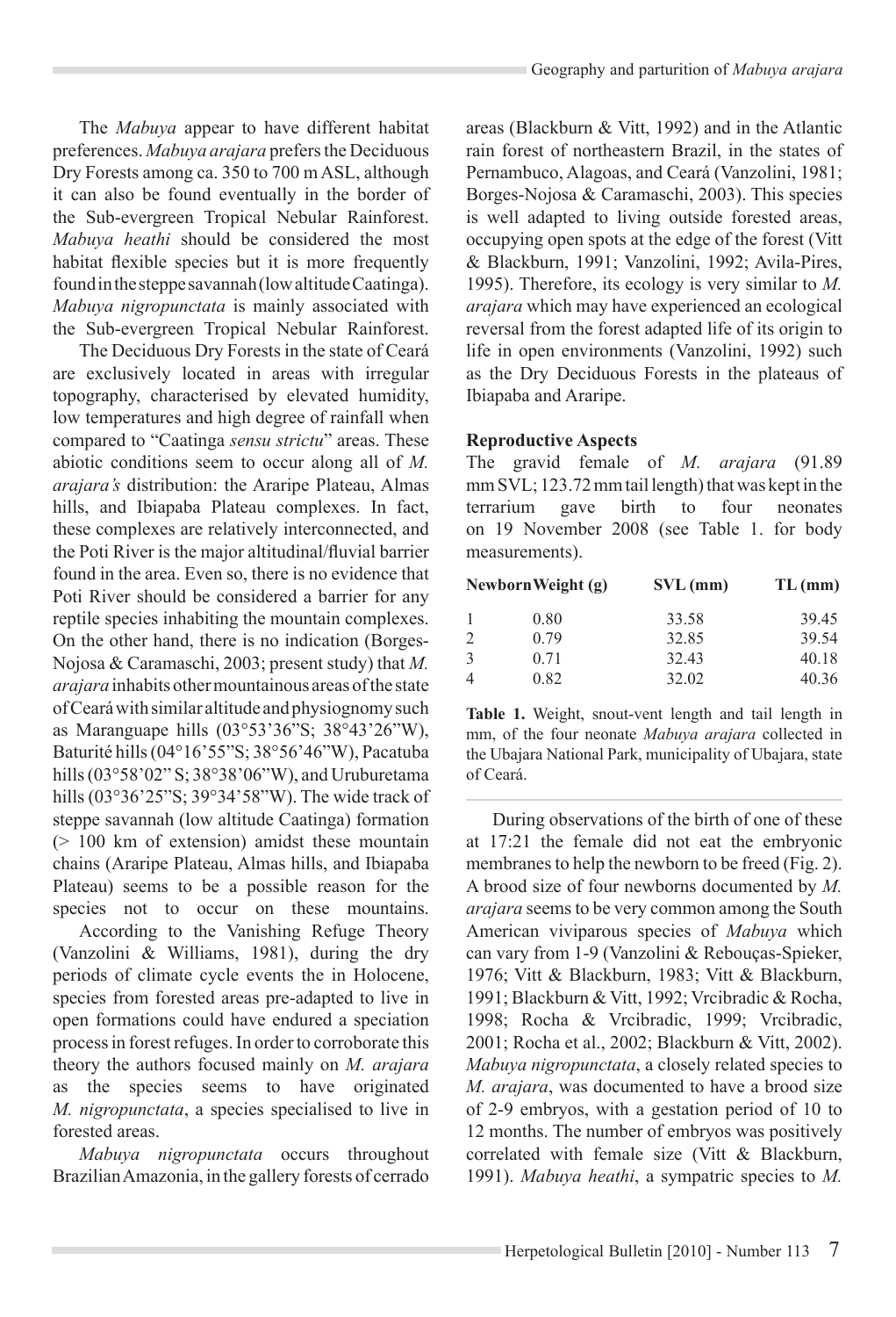# Geography and parturition of Mabuya arajara



Figure 2. The gravid female Mabuya arajara with neonates.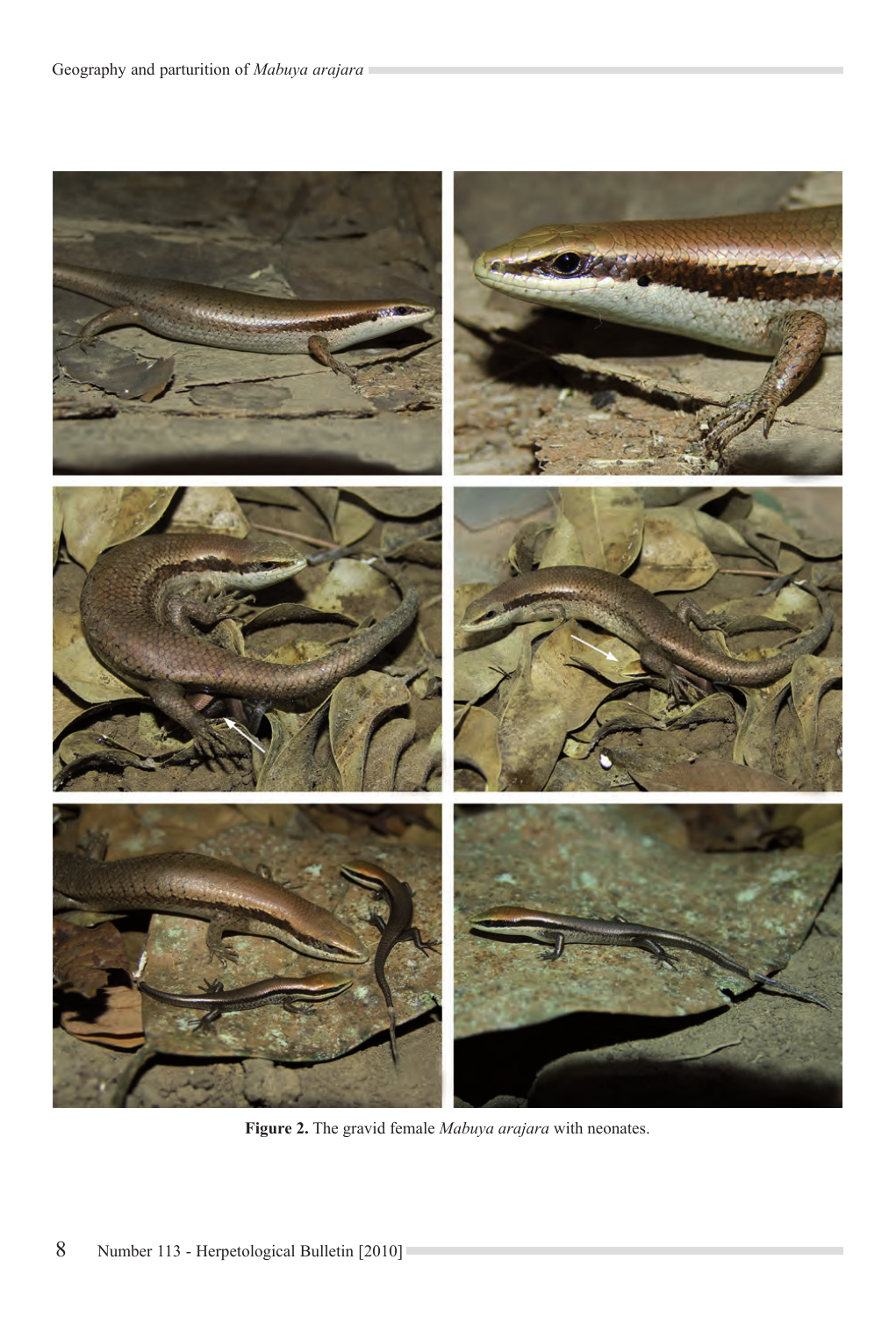*arajara*, also has a brood size of 2-9 and gestation period of 8 to 12 months with parturition occurring at the end of the dry season (Vitt  $& Blackburn,$ 1983). This partuition regime seems the same for *M. arajara* in the municipality of Ubajara. One interesting aspect of the neonates was the presence of a well defined dark stripe from the snout to the tail, just like the adults of M. nigropunctata. It is possible that the colour pattern shifts during ontogeny and starts to fade away in adulthood. This reinforces the possible process of speciation that *M. nigropunctata* may have undergone to originate *M. arajara* - as proposed by Vanzolini & Williams (1981).

Vanzolini & Rebouças-Spieker (1976) described maternal care by a female in *M. macrorhyncha*, an aspect that was not observed for *M. arajara*. There are two possibilities to explain the difference. First, it is possible that stress induced by confined conditions in the terrarium caused the female to leave her offspring without maternal care after parturition. Second, maternal care may not constitute a characteristic in the Scincomorpha as proposed by Vanzolini & Rebouças-Spieker  $(1976)$ . There is still little information about M. *arajara* ecology and future studies are necessary to further understand the reproductive biology of the species.

# **ACKNOWLEDGEMENTS**

The authors are grateful to Daniel do Nascimento Lima for help during the field work. Daniel Loebmann is supported by grant No. 140226/2006-0 from the Conselho Nacional de Pesquisa e Desenvolvimento (CNPq).

#### **REFERENCES**

- Ávila-pires, T.C. (1995). Lizards of Brazilian Amazonia (Reptilia: Squamata). *Zool. Verh, Leiden* **299**, 1-706.
- Bérnils, R.S. (2009). Brazilian reptiles. Sociedade Brasileira de Herpetologia. <www. sbherpetologia.org.br>. [Accessed: April 2009].
- Blackburn, D.G. & Vitt, L.J. (2002). Specialization of the chorioallantoic placenta in the Brazilian Scincid lizard *Mabuya heathi* a new placental morphotype for reptiles, *J. Morphol.* **254**, 121-131.
- Blackburn, D.G. & Vitt, L.J. (1992). Reproduction in viviparous South American lizards of the genus *Mabuya*. In: *Reproductive Biology of South American Vertebrates*. Pp. 150-164. Hamlett, W.C. (Ed.). New York: Springer-Verlag.
- Borges-Nojosa, D.M. & Caramaschi, U. (2003). Composição e análise comparativa da diversidade e das afinidades biogeográficas dos lagartos e anfisbenídeos (Squamata) dos brejos nordestinos. In: *Ecologia e Conservação da Caatinga*. Pp. 489-540. Leal, I. Silva, J.M.C. & Tabarelli, M.. (Eds.). Recife UFPE
- Borges-Nojosa, D.M. & Cascon, P. (2005). Herpetofauna da área Reserva da Serra das Almas, Ceará. In: *Análise das Variações da Biodiversidade do Bioma Caatinga*. Pp. 245- 260. Araújo, F.S. Rodal, M.N.J. & Barbosa, M.R.V. (Eds.). Brasília: Ministério do Meio Ambiente.
- Campbell, H.W. & Christman, S.P. (1982). Field techniques for herpetofaunal community analysis. In: *Herpetological Communities: a Symposium of the Society for the Study of Amphibians and Reptiles and Herpetologists' Leagle*. Pp. 193-200. Scott Jr, N.J. (Ed.). Washington: US Fish and Wildlife Service.
- Hijmans, R.J. Guarino, L. & Rojas, E. (2002). DIVA-GIS. A geographic information system for the analysis of biodiversity data. Manual. Lima: International Potato Center, 73 pp.
- Rebouças-Spieker, R. (1981). Sobre uma nova espécie de *Mabuya* do Nordeste do Brasil (Sauria, Scincidae). *Pap. Avulsos Zool. São Paulo* **34** (9), 1-123.
- Ribeiro, S.C. Ferreira, F.S. Brito, S.V. Santana, G.G. Vieira, W.L.S. Alves, R.R.N. & Almeida, W.O. (2008). The squamata fauna of the Chapada do Araripe, northeastern Brazil. *Cadernos de Cultura e Ciência* **3**, 1-14.
- Rocha, C.F.D. & Vrcibradic, D. (1999). Reproductive traits of two sympatric viviparous skinks (*Mabuya macrorhyncha* and *Mabuya agilis*) in a Brazilian restinga habitat. *Herpetol. J.* **9**, 43-53.
- Rocha, C.F.D. Vrcibradic, D. Teixeira, R.L. & Cuzzuol, M.G.T. (2002). Interpopulational